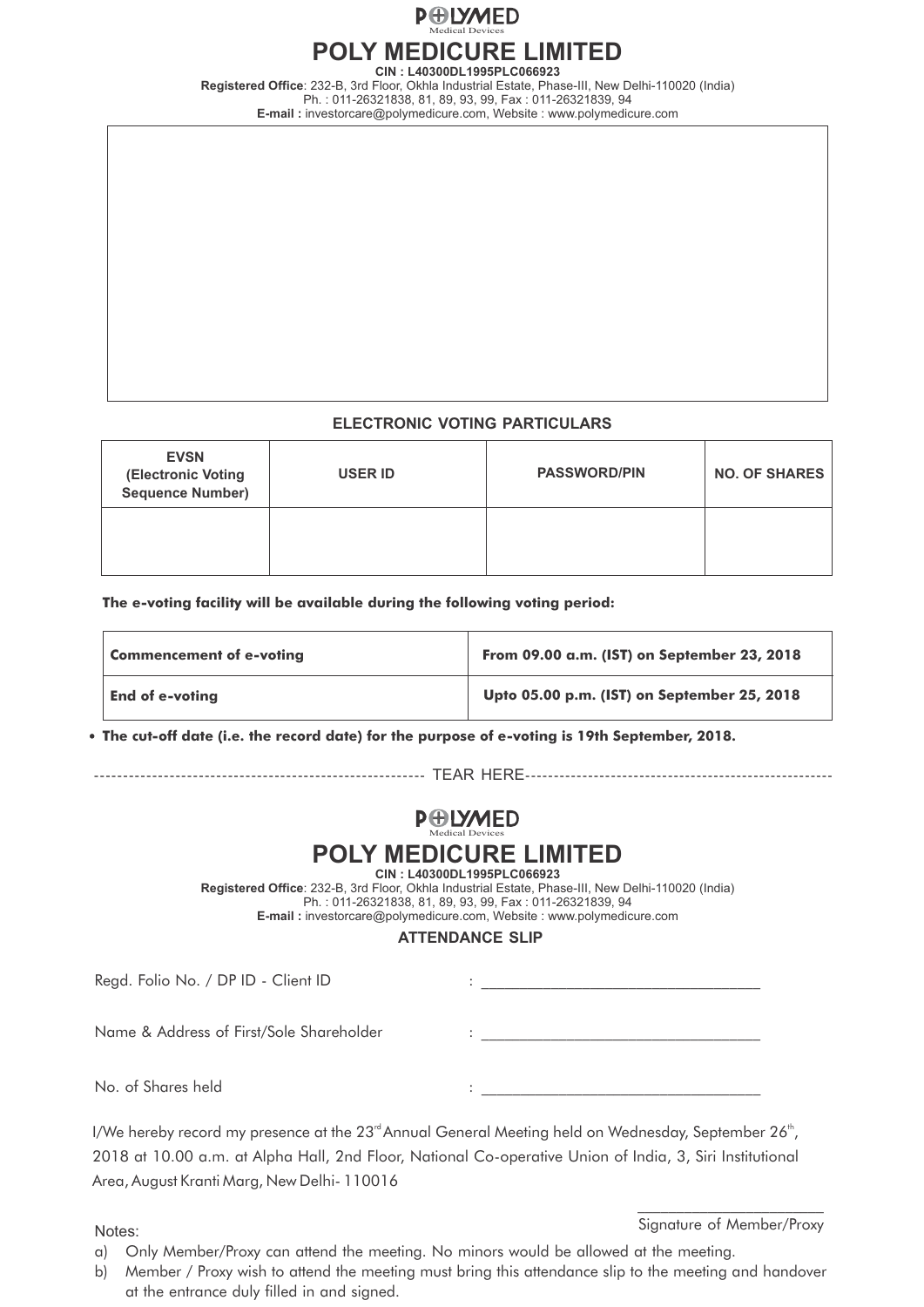**The procedure and instructions for e-voting are given here under:**

- **I. In case of Members receiving e-mail from NSDL (For those members whose e-mail addresses are registered with Company/Depositories):**
	- a. Open e-mail and open PDF file viz."PML-remote e-Voting.pdf" with your client ID or Folio No. as password containing your user ID and password for remote e-voting. Please note that the password is an initial password.
	- b. Launch internet browser by typing the following URL: https://www.evoting.nsdl.com/.
	- c. Click on Shareholder-Login.
	- d. Put user ID and password as initial password noted in step (i) above. Click Login.
	- e. Password change menu appears. Change the password with new password of your choice with minimum 8 digits/characters or combination thereof. Note new password. It is strongly recommended not to share your password with any other person and take utmost care to keep your password confidential.
	- f. Home page of remote e-voting opens. Click on remote e-voting: Active Voting Cycles.
	- g. Select "EVEN" of "**Poly Medicure Limited**".
	- h. Now you are ready for remote e-voting as Cast Vote page opens.
	- i. Cast your vote by selecting appropriate option and click on "Submit" and also "Confirm" when prompted.
	- j. Upon confirmation, the message "Vote cast successfully" will be displayed.
	- k. Once you have voted on the resolution, you will not be allowed to modify your vote.
	- l. Institutional shareholders (i.e. other than individuals, HUF, NRI etc.) are required to send scanned copy (PDF/JPG Format) of the relevant Board Resolution/ Authority letter etc. together with attested specimen signature of the duly authorized signatory(ies) who are authorized to vote, to the Scrutinizer through e-mail to sethibk.100@gmail.com with a copy marked to evoting@nsdl.co.in.

#### **II. In case of Members receiving Physical copy of Notice of 23<sup>rd</sup> Annual General Meeting (for members whose email IDs are not registered with the Company/Depository Participants(s) or requesting physical copy)**

- a. Initial password is provided in the box overleaf.
- b. Please follow all steps from Sl. No. (b) to Sl. No. (l) above, to cast vote.
- A. In case of any queries, you may refer the Frequently Asked Questions (FAQs) for Members and remote e-voting user manual for Members available at the downloads section of www.evoting.nsdl.com or call on toll free no.: 1800-222-990.
- B. If you are already registered with NSDL for remote e-voting then you can use your existing user ID and password/PIN for casting your vote.
- C. You can also update your mobile number and e-mail id in the user profile details of the folio which may be used for sending future communication(s).
- D. The voting rights of members shall be in proportion to their shares of the paid up equity share capital of the Company as on the cut-off date of 19<sup>th</sup> September, 2018.
- E. Any person, who acquires shares and becomes member of the Company after dispatch of the notice and holding shares as of the cut-off date i.e. 19<sup>th</sup> September, 2018, may also obtain the login ID and password by sending a request at evoting@nsdl.co.in or RTA, MAS Services Limited.

However, if you are already registered with NSDL for remote e-voting then you can use your existing user ID and password for casting your vote. If you forgot your password, you can reset your password by using "Forgot User Details/Password" option available on www.evoting.nsdl.com or contact NSDL at the following toll free no.: 1800-222-990.

- F. Amember may participate in the AGM even after exercising his right to vote through remote e-voting but shall not be allowed to vote again at the AGM.
- G. A person, whose name is recorded in the register of members or in the register of beneficial owners maintained by the depositories as on the cut-off date only shall be entitled to avail the facility of remote e-voting as well as voting at the AGM through ballot paper.
- H. Shri B.K. Sethi, Practicing Company Secretary (Membership No. FCS-853 & CP No. 913), has been appointed for as the Scrutinizer for providing facility to the members of the Company to scrutinize the voting and remote e-voting process in a fair and transparent manner.
- I. The Chairman shall, at the AGM, at the end of discussion on the resolutions on which voting is to be held, allow voting with the assistance of scrutinizer, by use of "Ballot Paper" for all those members who are present at the AGM but have not cast their votes by availing the remote e-voting facility.
- J. The Scrutinizer shall after the conclusion of voting at the AGM, will first count the votes cast at the meeting and thereafter unblock the votes cast through remote e-voting in the presence of at least two witnesses not in the employment of the Company and shall make, not later than two days of the conclusion of the AGM, a consolidated scrutinizer's report of the total votes cast in favour or against, if any, to the Chairman or a person authorized by him in writing, who shall countersign the same and declare the result of the voting forthwith.
- K. The Results declared alongwith the report of the Scrutinizer shall be placed on the website of the Company www.polymedicure.com and on the website of NSDL immediately after the declaration of result by the Chairman or a person authorized by him in writing and communicated to the NSE Limited and BSELimited.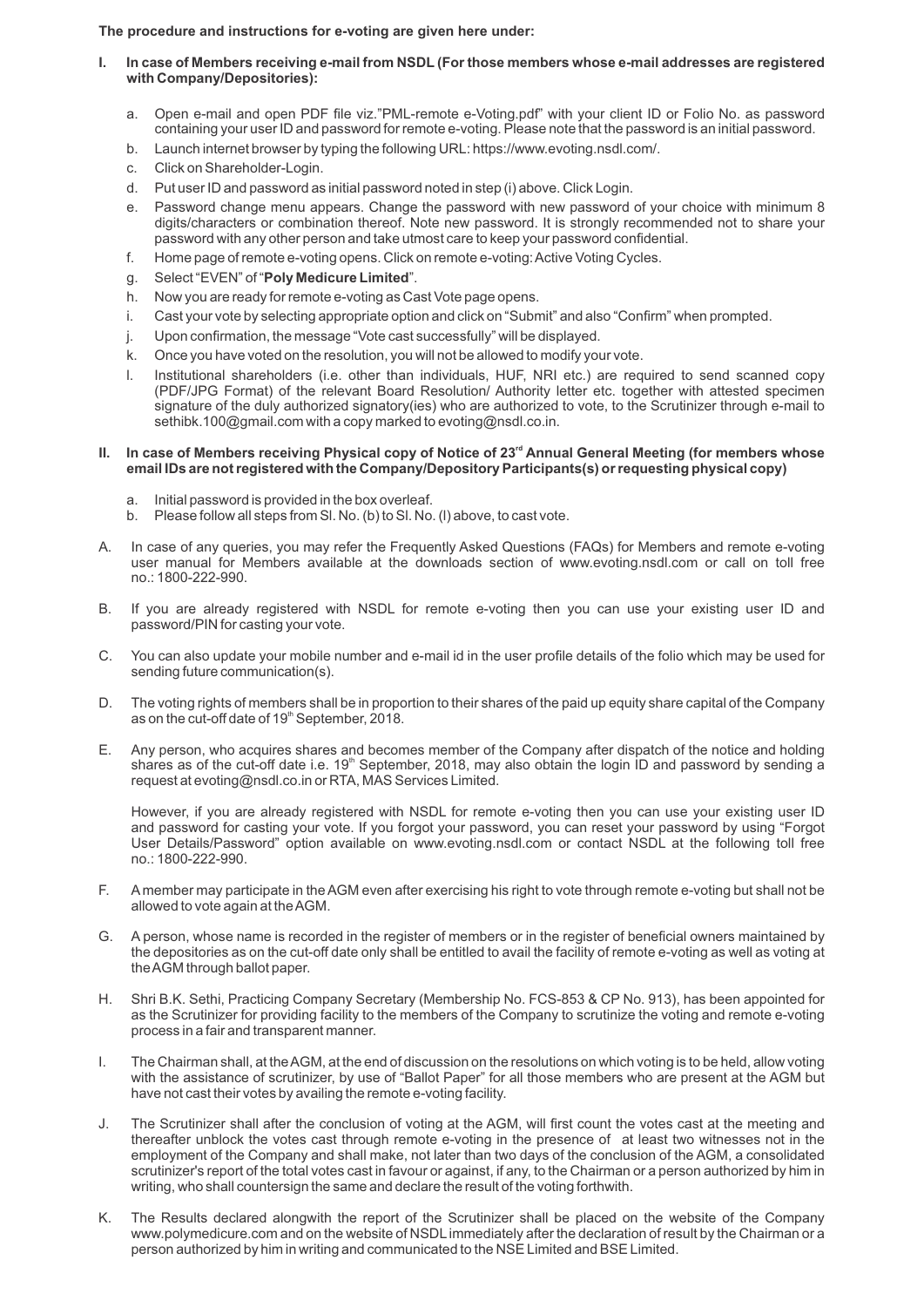### POLY MEDICURE LIMITED

Ï

 $\blacksquare$ 

 $\mathbf I$  $\blacksquare$  $\mathbf{I}$ 



## Form No. MGT-11 **PROXY FORM**

[Pursuant to section 105(6) of the Companies Act, 2013 and rule 19(3) of the Companies (Management and Administration) Rules, 2014]

| CIN: L40300DL1995PLC066923<br>Name of the Company : Poly Medicure Limited<br>Registered Office : 232-B, Illrd Floor, Okhla Industrial Estate, Phase-III, New Delhi-110020 |
|---------------------------------------------------------------------------------------------------------------------------------------------------------------------------|
|                                                                                                                                                                           |
|                                                                                                                                                                           |
|                                                                                                                                                                           |
|                                                                                                                                                                           |
| I/We, being the member (s) of  shares of the above named company, hereby appoint                                                                                          |
|                                                                                                                                                                           |
|                                                                                                                                                                           |
|                                                                                                                                                                           |
|                                                                                                                                                                           |
|                                                                                                                                                                           |
|                                                                                                                                                                           |
|                                                                                                                                                                           |
|                                                                                                                                                                           |
|                                                                                                                                                                           |
|                                                                                                                                                                           |
|                                                                                                                                                                           |
|                                                                                                                                                                           |
|                                                                                                                                                                           |
|                                                                                                                                                                           |
|                                                                                                                                                                           |

**ANNUAL REPORT 2017-18** 

 $\overline{1}$ 

 $\mathbf I$  $\mathbf I$ f,